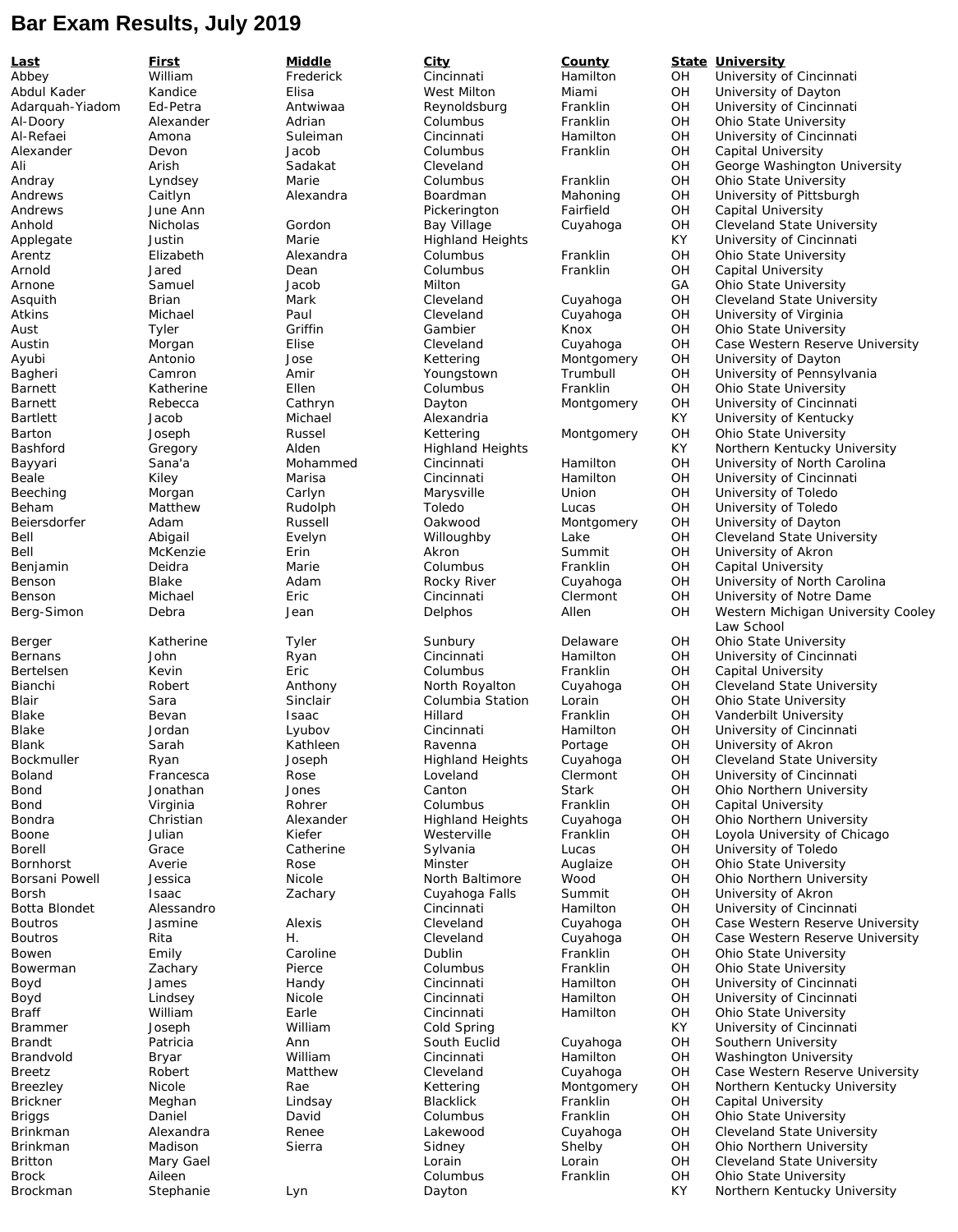Brown Alys Virginia Hamilton Butler OH Emory University Brown Jordan Anthony Granville Licking OH Capital University Brown Sean Michael Columbus Franklin OH Marquette University Brown Tia Nicole Newark Licking OH Capital University Bruce Joseph Aaron Stow Summit OH University of Akron Brunson Michelle Marie Dublin Franklin OH Ohio State University Bryant Logan Derek Cuyahoga Falls Cuyahoga OH University of Akron Buch Robert Theodore Riverside Montgomery OH University of Dayton Burnside Aaron Geoffrey University Heights Cuyahoga OH Ohio State University Carballada Sierra Kiara Michelle Columbus Franklin OH University of Dayton Carducci **Erica Example 20** Noelle **Anderson Township Hamilton** OH University of Cincinnati Carley Haley Elise Dublin Franklin OH Ohio State University Carpenter Matthew Ryan Mayfield Hts. Cuyahoga OH Ohio State University Caryer Christine Lindsey Perrysburg Wood OH University of Toledo Cash Claudia Sevim Erzurum Pepper Pike Cuyahoga OH Ohio State University Castro Reece Maria Anna Catrina Cincinnati Hamilton OH University of Cincinnati Cheatham Moriah Kaye Barberton Summit OH University of Akron Childers Benjamin Hughes Minerva Carroll OH University of Akron Cleland Jaden Clark Springfield Clark OH University of Dayton Cortez Patricia Danielle Columbus Franklin OH Ohio State University Cotton **Columbus** Ayesha Lanae Columbus Franklin OH Ohio State University Curry **CLACT 200** 20e Clara Milford Clermont OH University of Dayton Damiani Amber Gail Upper Arlington Franklin OH Capital University Daniels Alyssa Marie Cleveland Cuyahoga OH University of Virginia Daniels Jenna Henderly Lancaster Fairfield OH Ohio State University Darnell Steven Steven Thomas Lancaster Fairfield OH Ohio State University<br>Cavenport Morgan Morgan Ashley Fort Wright State Christ KY Indiana University-Blo Davis Austin Nicholas Cleveland Cuyahoga OH Harvard University Davis Karen Ann Toledo Lucas OH University of Toledo Davis Pablo Julian Cincinnati Hamilton OH University of Memphis Dawson Emily Kae Wadsworth Medina OH University of Akron DeAngelis Chloe Catherine Cleveland Cuyahoga OH University of Akron Deng Mingyue Columbus Franklin OH Ohio State University DeSaussure Hilary Frances Cleveland Heights Cuyahoga OH University of Akron Despas Kimberly Ursula Natalie Columbus Franklin OH Ohio State University Dever John Connor Westlake Cuyahoga OH Ohio State University

Brooks **Richard** Patrick Kenmore NY State University of New York at Archives Archives Archives Archives Archives A Buffalo Brown Carter Alan Zanesville Muskingum OH Ohio Northern University Brown Wesley Alan Edgewood KY Northern Kentucky University Phoenix<br>
University Heights Cuyahoga COH Ohio State University Buryanek Kevin Alan Olmsted Falls Cuyahoga OH Cleveland State University Bussler Arne Jakob Rochester NY Case Western Reserve University Cady Allyson Rae-Ann Cleveland Cuyahoga OH Case Western Reserve University University of Akron Caldwell Hannah Elizabeth Cleveland Cuyahoga OH Case Western Reserve University Cambron Rebecca Judith Norwich CT Case Western Reserve University Campbell Kayla Meshelle Ada Hardin OH Ohio Northern University Campbell Quinten Moore Belton MO University of Missouri-Kansas City Capano Dominic Arelio Cincinnati Hamilton OH University of Cincinnati Caputo Aaron Michael Strongville Cuyahoga OH Cleveland State University Carlin Brenden Kilpatrick Cleveland Heights Cuyahoga OH Cleveland State University Carr Jeffery Edward University Heights Cuyahoga OH Cleveland State University Carson Monica Lynn Auburn Hills Mullet Michigan University Cooley Carson Michigan University Cooley Law School Carter Elizabeth Blair Cleveland Cuyahoga OH Cleveland State University Cuyahoga OH Cleveland State University<br>Cuyahoga OH Cleveland State University Cicero Brent Adam North Royalton Cuyahoga OH Cleveland State University Citak Rachel Rose Columbus Franklin OH University of Cincinnati Clark Alex Joseph Delphos Allen OH Ohio Northern University Clevenger Katherine Anne Cleveland Cuyahoga OH Cleveland State University Cohen Ari Daniel Cleveland Heights Cuyahoga OH Case Western Reserve University Colon Jada Monique Cleveland Cuyahoga OH University of Cincinnati Condon Luke Stephen Wheeling WV Case Western Reserve University Cook Thomas Zachary Cincinnati Hamilton OH Indiana University-Bloomington University of Dayton Cote Sean Sean Andrew Wooster Wayne OH Case Western Reserve University Countryman Andrew Douglas Cincinnati Hamilton OH Northern Kentucky University Cregan Nicolette Taylor Elizabeth Gates Mills Cuyahoga OH Case Western Reserve University Criswell Daniel Michael Chagrin Falls Geauga OH Case Western Reserve University Cunningham Emily Jo Powell Delaware OH Case Western Reserve University Daggitt Cara Michelle Cincinnati Hamilton OH University of Cincinnati Daniell Robert Evan Diamond Portage OH Case Western Reserve University Davenport Morgan Morgan Ashley Fort Wright Christian Michael Ashley Fort Wright Christian Michael Ashley Fort Wright<br>Davis Adam Lee Richwood Union OH Ohio Northern University Lee Richwood Union OH Ohio Northern University Davis Rickelle Alysse London Madison OH Belmont University College of Law Davis Zahki D. Cincinnati Hamilton OH University of Cincinnati Ohio Northern University Di Cenzo Giulia Maria Columbia Station Lorain OH Cleveland State University Diamond Alexander Lazar Cincinnati Hamilton OH University of Cincinnati Dick Mariah T. Cleveland Heights Cuyahoga OH Case Western Reserve University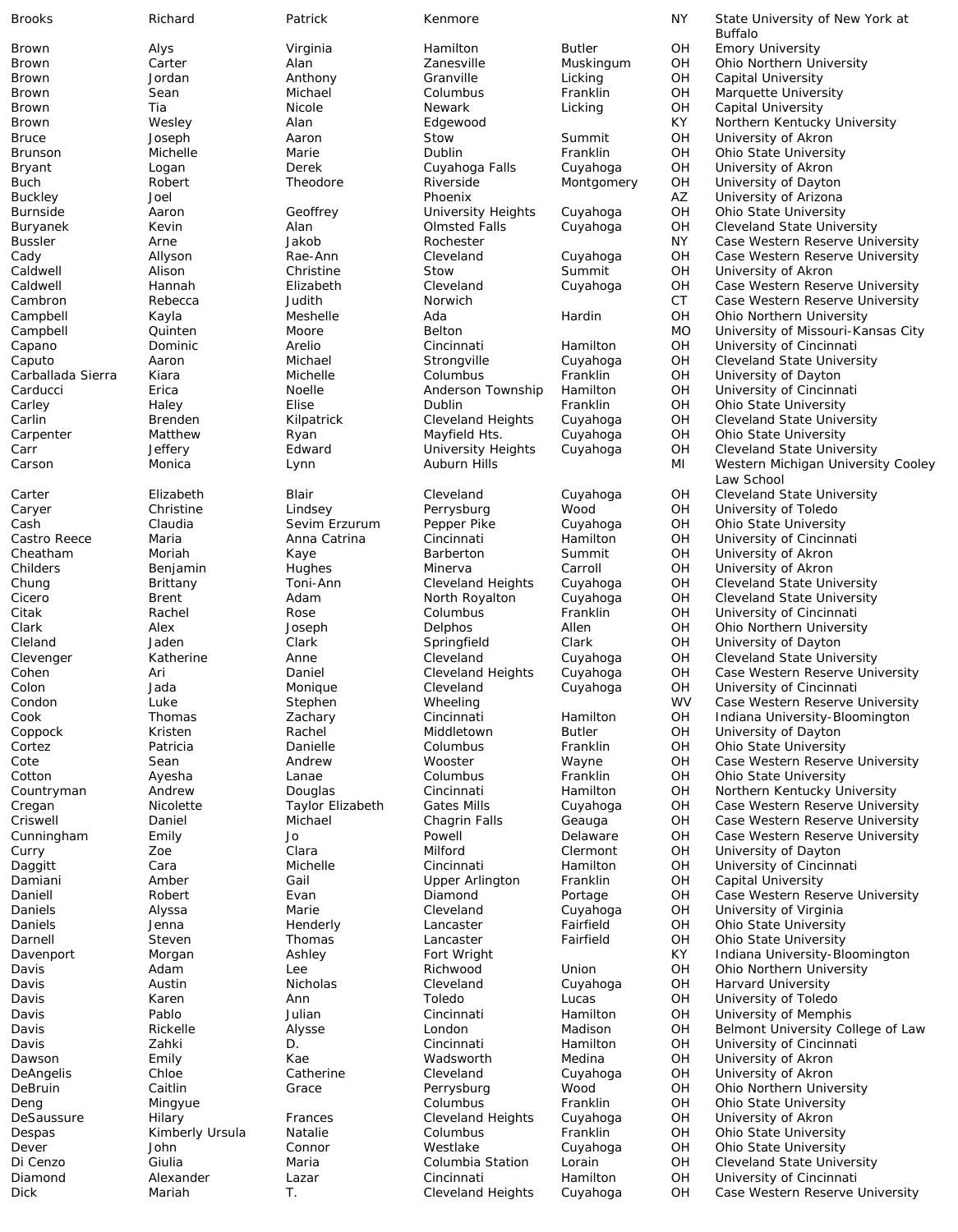Dicke Gloria Anastacia Lima Allen OH Ohio Northern University Dippold-Webb Antonia Christine Columbus Franklin OH Saint Louis University Doering William Cale Grove City Franklin OH Northern Kentucky University Dollins Ashley Nichole Galloway Franklin OH Capital University University of Akron Donovan William Stuart Columbus Franklin OH Ohio State University Dornette David Paul Cincinnati Hamilton OH University of Cincinnati Drake Sean David North Ridgeville Lorain OH Loyola Law School-Los Angeles Duff Erica Elisabeth Columbus Franklin OH Ohio State University Duncan James Tanner Covington KY Northern Kentucky University Dunlevy Michael Brendan Canal Winchester Franklin OH Capital University Dunn Michael Colin Cincinnati Hamilton OH Campbell University<br>Dwyer Katelyn Rose Maumee Lucas OH University of Tennes Lucas **COM** University of Tennessee<br>Cuyahoga OH University of Akron Eckrich Alexandra Christine Cleveland Cuyahoga OH University of Akron Ehret Samuel David Columbus Franklin OH Ohio State University Ellis Brandon Walter Cincinnati Hamilton OH University of Cincinnati Embrogno Giana Love Rocky River Cuyahoga OH Cleveland State University Case Western Reserve University Emmert Rosemary Elizabeth Cincinnati Hamilton OH University of Cincinnati Epperson and Katie and Eileen and Cleveland Cuyahoga OH Cleveland State University<br>Epperson 2achary Trent Fort Mitchell (Epperson KY Northern Kentucky Univers Epperson 2 Zachary Trent Fort Mitchell Trent Fort Mitchell KY Northern Kentucky University<br>The Michael Allen Cleveland Cuyahoga OH Cleveland State University Estrin Michael Allen Cleveland Cuyahoga OH Cleveland State University **Ohio State University** Ewing Kelsey Anne Stow Summit OH University of Akron Fergus 30nathan Michael Avon Lorain OH University of Akron Ferrari Michael Joseph Lakewood Cuyahoga OH Vermont Law School Fiebig **Milliam Ceorge Toledo** Lucas OH University of Toledo Fields Courtnie Lyn Beavercreek Greene OH University of Dayton<br>Finelli Kiera Maire Columbus Franklin OH Ohio State University Finelli Kiera Maire Columbus Franklin OH Ohio State University Finley Brandon Alexander Jacksonville FL Ohio State University Finn **Alison** Margaret North Ridgeville Lorain OH Case Western Reserve University Finn Collin Patrick Worthington Franklin OH Capital University Flowers Nolan Thomas Amanda Fairfield OH Capital University Fogle John Alexander West Chester Butler OH College of William and Mary Fondriest Stephen David Norwalk Huron OH Ohio Northern University<br>Foos Jenna Christine Columbus Franklin OH Michigan State University Foos Jenna Christine Columbus Franklin OH Michigan State University Fox Elizabeth Julia Fairview Pk. Cuyahoga OH University of Cincinnati Foxx Alexander Ray Cincinnati Hamilton OH University of Cincinnati Franklin Vandalia Montgomery OH University of Dayton<br>Matthew Cold Spring Cold Record KY Northern Kentucky U Freitas Derek Matthew Cold Spring KY Northern Kentucky University Extemple of the Cleveland Cleveland Cuyahoga OH Cleveland State University<br>Tachary Cincinnati Hamilton OH Duke University Frye Zachary Hendrick Cincinnati Hamilton OH Duke University Fulmer Nathan Michael Akron Summit OH University of Akron Gaedcke Kristie Anna Casco MI University of Toledo University of Akron Gammell 5 James Alexander Cincinnati Hamilton OH University of Cincinnati<br>Garcia EricaRae M. Davton Davton Montgomery OH University of Davton Garcia EricaRae M. Dayton Montgomery OH University of Dayton Gardner Kevin Bronson Garfield Heights Cuyahoga OH University of Akron Michigan State University Garland Meghan Elizabeth Mineral Ridge Trumbull OH University of Akron Geiman **Jeffrey Michael Cincinnati** Hamilton OH University of Cincinnati Geisler **Andrew Beffrey Dublin** Franklin OH Case Western Reserve University Gerschutz Nicholas Alan New Bavaria Henry OH Ohio Northern University Ghatpande Aditya Amar Akron Summit OH University of Akron Gordon **Dublin** Dublin Union OH Ohio State University Gillikin Christian Anthony Westerville Franklin OH Ohio State University Levon **Barry Vandalia** Montgomery OH University of Dayton Glassman Adam Lee Beachwood Cuyahoga OH Cleveland State University Gleason Dennis Antonio Gahanna Franklin OH University of Cincinnati<br>Glick Sarina Louise Columbus Franklin OH Capital University Glick Sarina Louise Columbus Franklin OH Capital University Godines Jimenez Luis Ivan Cincinnati Hamilton OH Northern Kentucky University Goellnitz Scott Michael Sylvania Lucas OH University of Toledo Gorman Catherine McPherson Cincinnati Hamilton OH University of Cincinnati Graber Joshua Adam Cincinnati Hamilton OH Northern Kentucky University Case Western Reserve University Graham Margaret Elizabeth Shaker Heights Cuyahoga OH Case Western Reserve University Kiriaki **Kiriaki Kiriaki Kiriaki Columbus** Franklin OH Ohio State University Grandowicz James Anthony Rossford Wood OH University of Toledo Graves Marion Abigail Columbus Franklin OH Ohio State University Gray Patrick James Cincinnati Hamilton OH Northern Kentucky University Greene Tiye Hasina Cleveland Cuyahoga OH Wayne State University Gregory Eythan Joseph Columbus Franklin OH Capital University Fort Wright **Even Even COVID EVE Fort Act Wright Covidence** Even Kentucky University<br>
Hamilton **Even Butler** COH University of Michigan Greve **Anna** Marie Hamilton Butler OH University of Michigan Anna Marie Hamilton Gribbell **Subsell Cincinnati** Hamilton OH Northern Kentucky University Grimm Michelle Diane Columbus Franklin OH Capital University Grosswiller Sarah Louise Cleveland Cuyahoga OH University of Akron Guenther Brittany Diana Liberty Township Butler OH University of Cincinnati Gurgul Michael Gregory Sagamore Hills Summit OH University of Akron Gutierrez Matthew Davis Columbus Franklin OH Ohio State University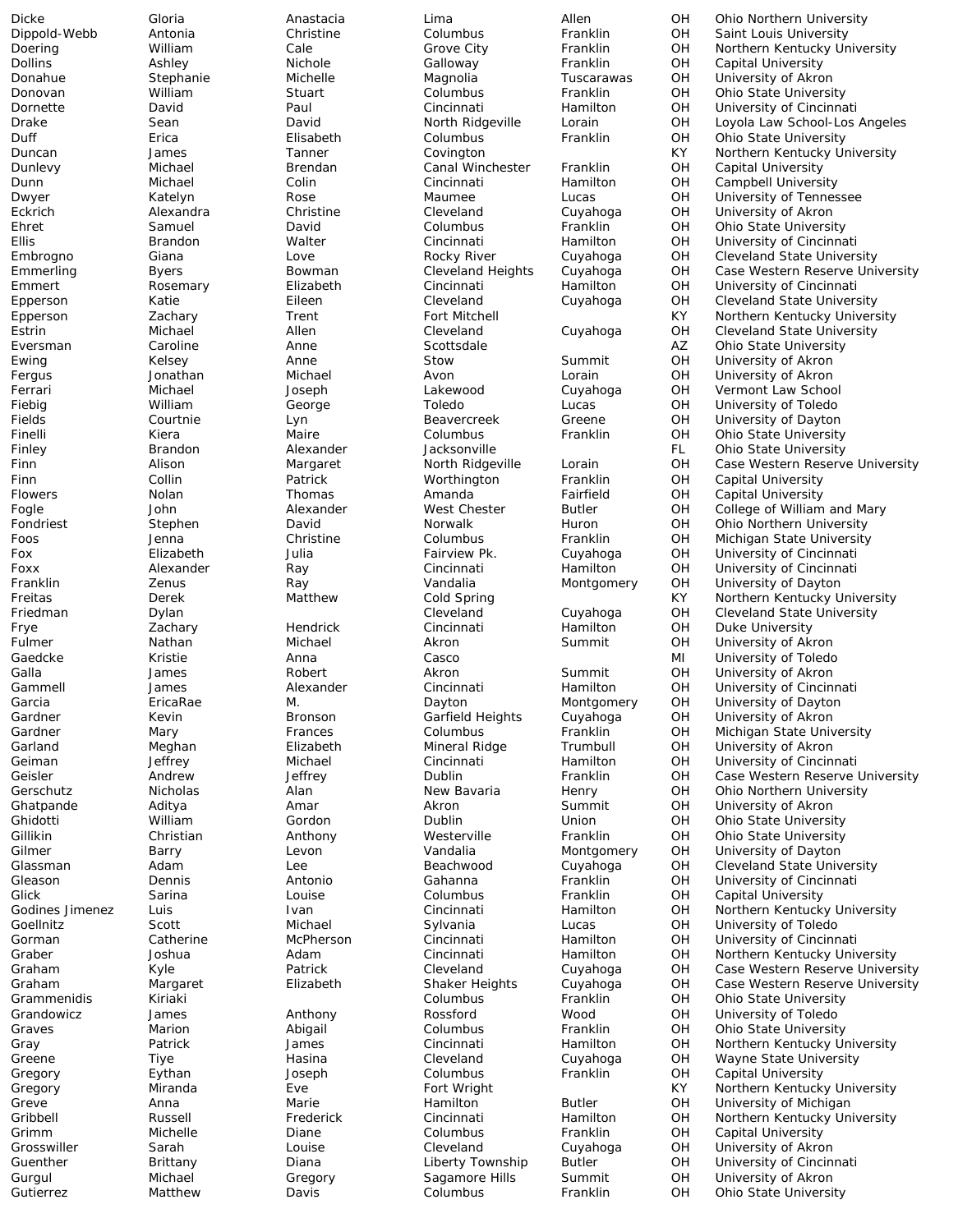Hanohano-Hong Victoria Kapuokalani Columbus Franklin OH Capital University Hogue Samuel Rockford Gahanna Franklin OH Capital University Hondros Kelly Lauren New Albany Franklin OH Capital University Jarvis Karlek Dominique Dimond Stow Summit OH University of Akron Kalis Owen David Columbus Franklin OH Capital University Kernan Nicholas Anthony Dublin Franklin OH Capital University<br>Kerscher Martin Joseph Columbus Franklin OH Ohio State Univer

Haba David Jordan Broadview Heights Cuyahoga OH Ohio State University Habermehl Luke Michael Cleveland Heights Cuyahoga OH Case Western Reserve University Hackmann Beth Naomi Bishop Sabina Clinton OH Regent University Hall Tyler Jay Marysville Union OH Capital University Hamilton Jacob James Rossford Wood OH University of Toledo Hammond Kristin Nichole Columbus Franklin OH Ohio State University<br>Hampton Leon Augustus Cincinnati Hamilton OH University of Cincinna Hampton Leon Augustus Cincinnati Hamilton OH University of Cincinnati Haq Ayesha Cincinnati Hamilton OH University of Cincinnati Harding Bethany Faye Lancaster Fairfield OH Capital University Hardy Kristin Helene Indianapolis IN University of Dayton Harris Brandon Jay Avon Lake Lorain OH Case Western Reserve University Harris Katlyn Rose Williamsburg Clermont OH University of Toledo Harris Matthew Sebastian Nathan Columbus Franklin OH Ohio State University Harrison Alicia Marie Sagamore Hills Summit OH University of Akron Harrison Madgar Lindsey Marie Parma Cuyahoga OH University of Akron Haseltine Richard Sylvester Fairlawn Summit OH Case Western Reserve University Case Western Reserve University Heaphy **South Denna** Marie **Marie Bloomington** IN Indiana University-Bloomington Helgreen Morgan Morgan Eden Westlake Cuyahoga OH Case Western Reserve University<br>Heller Samuel Joseph Cincinnati Hamilton OH Vanderbilt University Heller Samuel Joseph Cincinnati Hamilton OH Vanderbilt University Helter Julie Howell Oakwood Montgomery OH University of Dayton Cornell University Hendrix Brandon Coy Cincinnati Hamilton OH University of Dayton Henniger  $J$ oshua Scott Copley Summit OH Ohio State University Herbert Rhiannon Marie Hilliard Franklin OH Capital University Hernandez Everardo Newark Licking OH Ohio State University Hersch Max Glueckselig Cleveland Heights Cuyahoga OH Case Western Reserve University<br>Cleveland Higgins Joshua Shawn-Lee-McCoy Monroe Minimethal Mil University of Toledo Higgins Joshua Shawn-Lee-McCoy Monroe MI University of Toledo Hinkel Joshua Lewis Wooster Wayne OH Case Western Reserve University Northwestern University Hobart Megan Elizabeth Willoughby Lake OH University of Akron Hobbs Samantha Marie Columbus Franklin OH Ohio State University Hopkins Haleigh Alexis Cincinnati Hamilton OH Ohio State University Hotz Alexis Marie Fremont Sandusky OH University of Toledo Houk Alyson Marcelle Grove City Franklin OH Ohio State University Hunter Katherine McKenzie Worthington Franklin OH Ohio State University Hurd Megan Elizabeth Cincinnati Hamilton OH University of Cincinnati<br>Hurst Anne Elizabeth Columbus Franklin OH Case Western Reserve Hurst Anne Elizabeth Columbus Franklin OH Case Western Reserve University Hurst Michael Loren Richmond Heights Cuyahoga OH Cleveland State University Husher Billy Lawrence Cleveland Heights Cuyahoga OH University of Denver Hutta Taylor Lacey Columbus Franklin OH Capital University KY University of Cincinnati<br>OH Capital University Iftiu Andi Columbus Franklin OH Capital University **Dani** Kay Covington Kay Covington KY Northern Kentucky University Ippolito Rachel Lee Wakeman Lorain OH Case Western Reserve University Case Western Reserve University Ison Grant David Powell Delaware OH University of Cincinnati Jackson Thomas Dwain Cleveland Cuyahoga OH Ohio State University James Ashlee Starin Akron Summit OH University of Akron Janack Matthew Ryan Hinckley Cuyahoga OH University of Toledo Jarrett Madeline Kay Orrville Wayne OH University of Toledo Jeffrey Kevin Joseph Lakeside Park KY Northern Kentucky University Catholic University of America John Michael Alexander North Canton Stark OH University of Akron Johnson Adam David Wapakoneta Auglaize OH Ohio Northern University Johnson April Marie South Euclid Cuyahoga OH University of Toledo Johnson Emily Jaye Columbus Franklin OH Ohio State University Johnson Nichole Yvonne Ontario Richland OH Ohio Northern University Jonard Rhys Matthew Columbus Franklin OH University of Akron Jones Samuel Patrick Canal Winchester Fairfield OH Ohio State University Case Western Reserve University Jun Sungtaek Columbus Franklin OH Ohio State University Jwayyed Jwayyed Sharhabeel Columbus Franklin OH Capital University Kachevas **Example 2** Zachary **Peter** 2 2 North Ridgeville Lorain OH Case Western Reserve University Kaim Noah Thomas Lakewood Cuyahoga OH Case Western Reserve University Kappelman Julie Frances Burlington KY University of Cincinnati Karam Nicholas Elias Cuyahoga Falls Summit OH University of Akron University of Akron Kelleher **Kevin** Ross Columbus Franklin OH Capital University Kelly **Sylvania** Lucas OH Indiana University-Bloomington Patrick Sylvania Lucas OH Indiana University-Bloomington Kendis Rebecca Leigh Beachwood Cuyahoga OH Case Western Reserve University Kenney-Prentiss James Michael Broadview Heights Cuyahoga OH Columbia University Kenny **Sean** Dafir Dafir Dayton Montgomery OH University of Dayton Joseph Columbus Franklin OH Ohio State University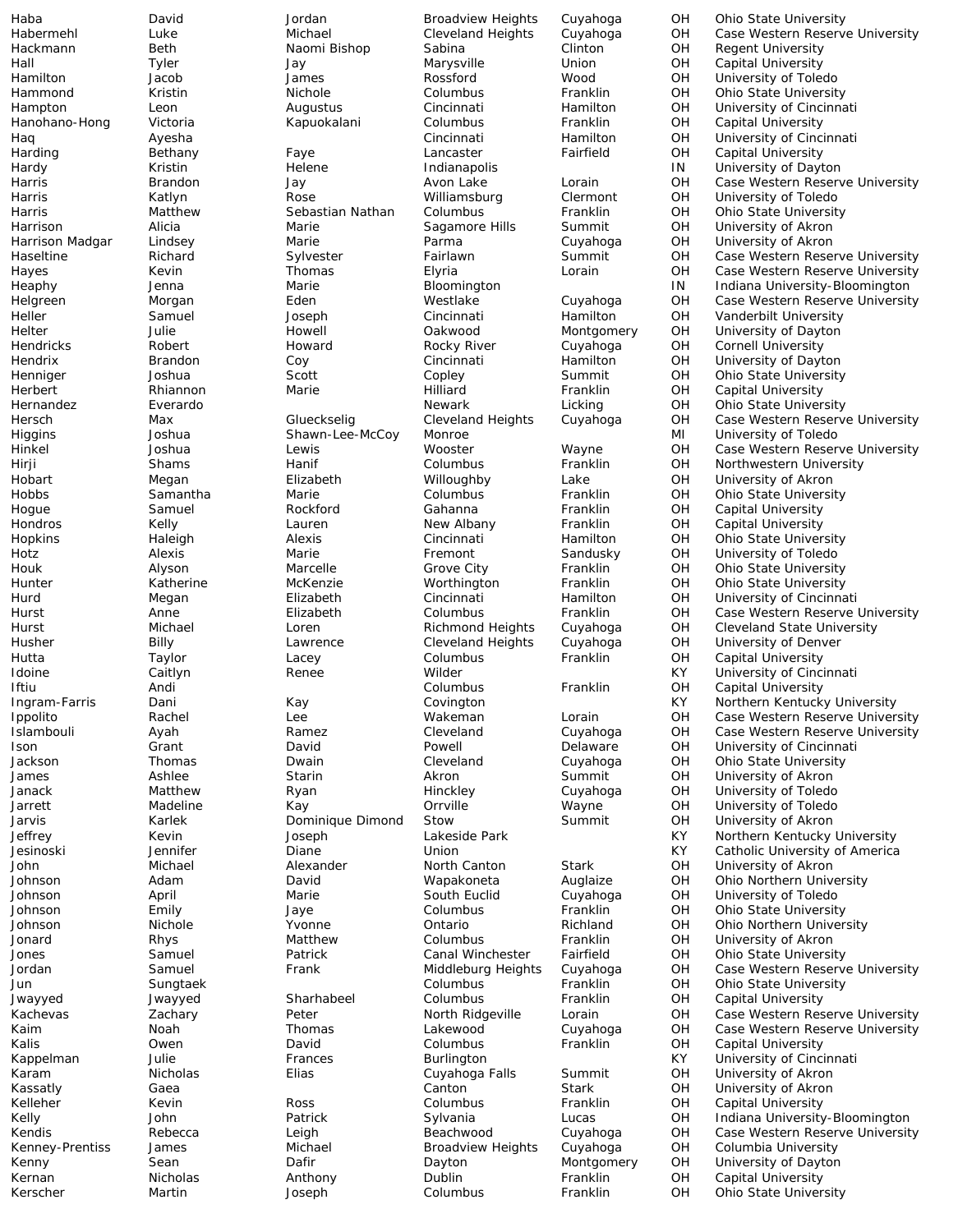Kilbane Kaitlyn Mackenzie North Olmsted Cuyahoga OH Cleveland State University Kim Ashley Nicole Westerville Delaware OH Ohio State University Kiraly Patrick Gino Youngstown Mahoning OH Capital University Kirkham Thomas James Toledo Lucas OH University of Toledo Case Western Reserve University Kiser Jefferson Mitchell Circleville Pickaway OH Capital University Kitchen Lauryn Geneva Lyndhurst Cuyahoga OH University of Akron Andrew John Sylvania Lucas OH University of Toledo<br>Michael Steven Pickerington Fairfield OH Case Western Reser Klamo Michael Steven Pickerington Fairfield OH Case Western Reserve University Knowlden Jesse Edward Cincinnati Hamilton OH University of Cincinnati Koesters Kari Lynn Coldwater Mercer OH University of Dayton Komrabai-Kanu Masallay Nina Columbus Franklin OH Ohio State University OH Indiana University-Bloomington<br>OH Northern Kentucky University Konrad Jessica Danielle Loveland Hamilton OH Northern Kentucky University Koscianski Andrew John Parma Cuyahoga OH Cleveland State University Kowalski Ross Michael Hudson Summit OH University of Akron Krajcer Margaret O'Linn Rocky River Cuyahoga OH University of Akron University of Toledo Kriwinsky **State Jared** Theorem Cleveland Cuyahoga OH Ohio State University Kurian Riya Anu Cleveland Cuyahoga OH Case Western Reserve University Kurzhals Zachary Patrick Cincinnati Hamilton OH University of Cincinnati Lamson-Buscho Jamielle Marie Cleveland Heights Cuyahoga OH Case Western Reserve University<br>Lanz Ashley Marie Kent Portage OH University of Akron Lanz Ashley Marie Kent Portage OH University of Akron Larsen Mark Richard Powell Delaware OH University of Akron Lattimore Saria **Nicole Woodyard Cincinnati** Hamilton OH Northern Kentucky University Lawrence **Sulia** Julia Michelle Michelle Delaware Delaware OH Georgetown University Laws **Sara** Sara Katherine Grace Grove City Franklin OH Capital University Lawson Andrea Marie Columbus Franklin OH Capital University Lawson Olivia Abigail Taylor Mill KY University of Cincinnati Leal Brandon Jeremy Bellevue Huron OH University of Toledo Leanza Madison Lynn Chesterland Geauga OH Cleveland State University LeBoeuf Robert Martin Dayton Montgomery OH University of Dayton Leduc Lacy Renee Avon Lorain OH Cleveland State University Lee Christopher Isaac Christiansburg VA Capital University Lehmkuhl Andrew Michael Cincinnati Hamilton OH University of Cincinnati Lewis Jeffrey Kevin Columbus Franklin OH Capital University Lieux Margaret Claire Elyria Lorain OH Cleveland State University Lind Marisa Anne Cincinnati Hamilton OH University of Cincinnati Lindesmith Canton Stark OH University of Akron Canton Stark OH University of Akron<br>Cincinnati Michael Cincinnati Hamilton OH University of Cincin Link Jason Michael Cincinnati Hamilton OH University of Cincinnati Linn Jake Michael Ontario Richland OH University of Akron Lipsyc Lauren Elizabeth Beachwood Cuyahoga OH University of Virginia Loftus Joseph James Willoughby Hills Lake OH University of Toledo Lotz Robert Warren Dayton KY Northern Kentucky University Dayton **Montgomery** OH Capital University<br>Columbus Franklin OH Ohio State Univer Lungu Lucian Columbus Franklin OH Ohio State University Lysobey Paul Joseph North Royalton Cuyahoga OH Cleveland State University Mace Jantzen Douglas Columbus Franklin OH Ohio State University University of Akron Mackin Justin Joseph Cleveland Heights Cuyahoga OH Case Western Reserve University Mahadevan Krishna Janakiram Cincinnati Hamilton OH University of Cincinnati Mahoney **Amanda** Jean Ashland Ashland KY Case Western Reserve University Mahoney Matthew Richard North Olmsted Cuyahoga OH Cleveland State University Maib Jack University Heights Cuyahoga OH Case Western Reserve University Mains Rachael Nicole Gooding Columbus Franklin OH Capital University Majdecki Meghanne Corrine Hilliard Franklin OH Ohio State University Mallernee Joseph Alan North Ridgeville Lorain OH University of Akron Marks Shana Beth Columbus Franklin OH Ohio State University Kara **Breanne** Tallmadge Summit OH University of Akron Martin Jeremy Dean Lima Allen OH Ohio Northern University Martinez Puentes Alvaro Hernan Cincinnati Hamilton OH University of Cincinnati Maszczak Kayla Lynn Lowellville Mahoning OH University of Akron Matteson **Danielle** Elizabeth Columbus Franklin OH Capital University May Amanda Christene Canton Stark OH University of Akron Mayo Nicole Allison Columbus Franklin OH Ohio State University McCafferty Sean Michael Lakewood Cuyahoga OH Cleveland State University McCarroll Joshua John Westlake Cuyahoga OH Ohio State University McClellan **Anne** Marie Evendale Hamilton OH University of Cincinnati McCormick Katherine Grace Lakewood Cuyahoga OH Cleveland State University McCoy Tyler James Columbus Franklin OH Capital University McDaniel Hugh David Akron Summit OH University of Akron McSayles Jordan Alicia Cincinnati Hamilton OH Northern Kentucky University Ohio State University Meeks Kaitlyn Cooper Dayton Montgomery OH University of Dayton Meinert **Andrew Francis** Sylvania Lucas OH Ohio State University Meleney **Eric** Matthew Columbus Franklin OH Capital University Melfi James Nicholas Girard Trumbull OH Capital University Merry Benjamin Kevin Gahanna Franklin OH University of Tennessee Michaels Spencer Allen Broadview Heights Cuyahoga OH University of Akron Miggo **Amanda** Marie Blacklick Franklin OH Capital University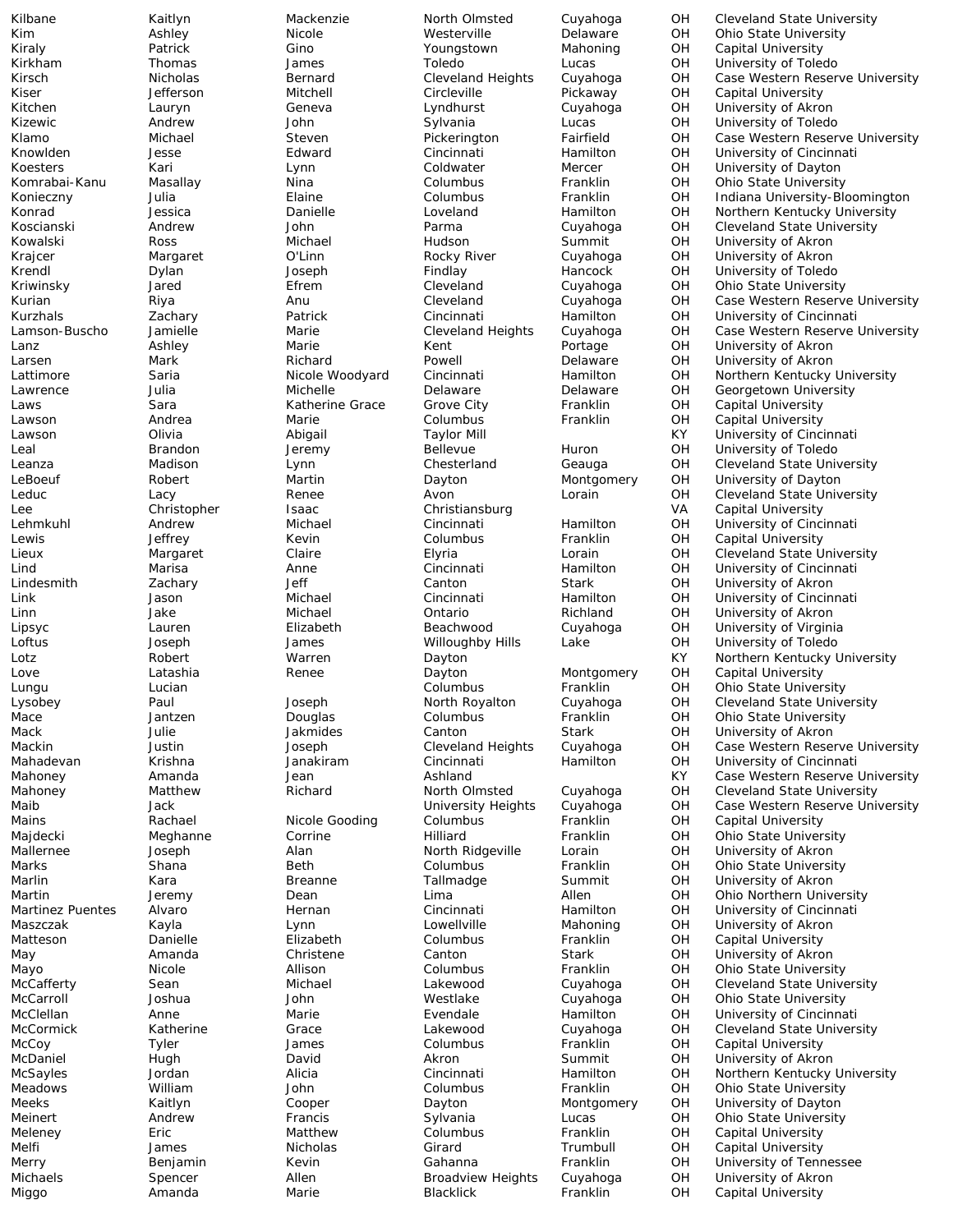Millard Dominic Vincent-James Bellevue KY Northern Kentucky University Miller Morgan Leigh Franklin Warren OH Northern Kentucky University Miller Zachary Joseph Columbus Franklin OH Capital University Mills Sarah Veronica North Canton Stark OH University of Akron Cleveland Heights Cuyahoga OH University of Notre Dame<br>
Centerville Montgomery OH University of Dayton Minor Levi Steven Centerville Montgomery OH University of Dayton Moghal Adil Baig Washington DC Ohio State University Molitoris Justin Todd Fort Wayne IN Indiana University-Bloomington Monah Isaac Tom Cleveland Cuyahoga OH Cleveland State University<br>Montgomery Jacob Michael Wellston Jackson OH Capital University Montgomery Jacob Michael Wellston Jackson OH Capital University<br>Montvilas Mexander Jerome Tallmadge Summit OH University of Akro Montvilas Chexander Alexander Jerome Tallmadge Summit OH University of Akron<br>
Moore Moore Ashlev Lauren Gas City Summit IN Indiana University-Moore Ashley Lauren Gas City IN Indiana University-Bloomington OH Capital University<br>OH Northern Kentuck Moore Jennifer Lynn Cincinnati Hamilton OH Northern Kentucky University Mora Vincent Columbus Franklin OH Capital University Morris Briana Lynn Barnesville Belmont OH Capital University Morris Sabrina Annemarie Niles Trumbull OH Case Western Reserve University University of Cincinnati Mura 1983 Mura Jeradon 2nd Zachary Cleveland Cuyahoga OH Case Western Reserve University Murphy Kristi Lynn Cincinnati Hamilton OH University of Cincinnati Myers Cody Eugene Waterloo Lawrence OH University of Dayton Myers Rachel Holly Gallipolis Gallia OH University of Cincinnati University of Akron Nani Christopher Charles Denver CO Ohio State University Napier **Haley Haley Elizabeth** Beavercreek Greene OH University of Dayton Napier **Morgan** Kathryn Miamisburg Montgomery OH University of Dayton Neal Jonathan Grant Wapakoneta Auglaize OH Ohio Northern University Nedolast Hannah Nicole Willard Huron OH University of Mississippi Neiman Michael Ryan Columbus Franklin OH Capital University Newberry Memberly Michelle Amelia Clermont OH Northern Kentucky University<br>
Newberry MacKenzie Brooke Columbus Franklin OH Ohio State University Newberry MacKenzie Brooke Columbus Franklin OH Ohio State University Newby Joel Bartley Columbus Franklin OH Capital University<br>Nichols James Halderson Cleveland Heights Cuvahoga OH Case Western Res Nichols 30 James Halderson Cleveland Heights Cuyahoga OH Case Western Reserve University<br>Notaro 1995 Tess Darah Bay Village Cuyahoga OH Cleveland State University Notaro Tess Darah Bay Village Cuyahoga OH Cleveland State University Nothnagel Kenzie Kaye Medina Medina OH Ohio State University Novak Cory Samuel Lakewood Cuyahoga OH Case Western Reserve University O'Shea Margaret Eastburn Columbus Franklin OH Ohio State University<br>Ohmer Caleb David Lakewood IN Indiana University-Blo Ohmer Caleb David Lakewood IN Indiana University-Bloomington Olenick Hannah Marie Rocky River Cuyahoga OH Cleveland State University Olivari Rodriguez Andres Mauricio Columbus Franklin OH Capital University Ottinger Samuel Hurst Middleburg Hts. Cuyahoga OH Case Western Reserve University<br>
Ozimek Avery Hutson Cincinnati Hamilton OH University of Cincinnati Ozimek Avery Hutson Cincinnati Hamilton OH University of Cincinnati Page Christopher Todd Columbus Franklin OH University of Nebraska Papuga Amy Grafton Lorain OH Cleveland State University **Patter Chand Chand Chand Chand Chand Chand Chand Chand Chand Chand Chand Chand Chand Chand Chand Chand Chand Chand Chand Chand Chand Chand Chand Chand Chand Chand Chand Chand Chand Chand Chand Chand Chand Chand Chand Chan** Patton Amanda Lorraine Walton KY Northern Kentucky University Paule **Natalie Rochelle Minneapolis** Minneapolis MN University of Saint Thomas Payne Brittany Marie Painesville Lake OH Cleveland State University University of Akron Pena-Porras Gibran Javier Cincinnati Hamilton OH University of Cincinnati<br>Perel Maxim Michael Columbus Franklin OH Ohio State University Perel Maxim Michael Columbus Franklin OH Ohio State University Peters **Ethan** James Springbrook Struck WI University of Akron Peterson Kirstin Ann Columbus Franklin OH Ohio State University Petti Matthew Robert Columbus Franklin OH Ohio State University Pilawa Douglas Doringo Chardon Geauga OH Case Western Reserve University Pinta Drew Aaron Columbus Franklin OH Ohio State University University of Dayton Porter Robert John Rocky River Cuyahoga OH Cleveland State University Potts **Taylor** David Moundsville WV West Virginia University Powley **Megan** Nicole Cincinnati Hamilton OH University of Cincinnati Prijatel Michael Miceli Lakewood Cuyahoga OH Cleveland State University Prowse James Joseph Ashland KY Case Western Reserve University Purcell Stacy Stacy Nelson Terrace Park Hamilton OH University of Notre Dame Quinn Patrick Shay Newport KY Northern Kentucky University Capital University Ramm Ashley Nichole Cincinnati Hamilton OH University of Cincinnati Ranttila Kelly **Elizabeth** Columbus Franklin OH Ohio Northern University Ratcliffe Paul Jacob Wheeling WV Ohio Northern University Reagan Patrick Spencer Cincinnati Hamilton OH University of Cincinnati Reckard Jared James Columbus Franklin OH Capital University Reed Jacob Ethan Cuyahoga Falls Summit OH University of Akron Remy Tarah Kareen Independence KY Northern Kentucky University Rendle Lorrie Jean Toledo Lucas OH University of Toledo Renz Thomas Brindley Fremont Sandusky OH Case Western Reserve University Rettig **Madeline** Jean Blacklick Franklin OH Ohio State University Rhodes Sarah Arique New Albany Franklin OH Ohio State University Riedel **Amy** Kathleen Columbus Franklin OH Ohio State University Riffee Abigail Rae Columbus Franklin OH Ohio State University Riggins Latisha Lashon Brook Park Cuyahoga OH Cleveland State University Ritter **South America Columbus** Franklin OH Capital University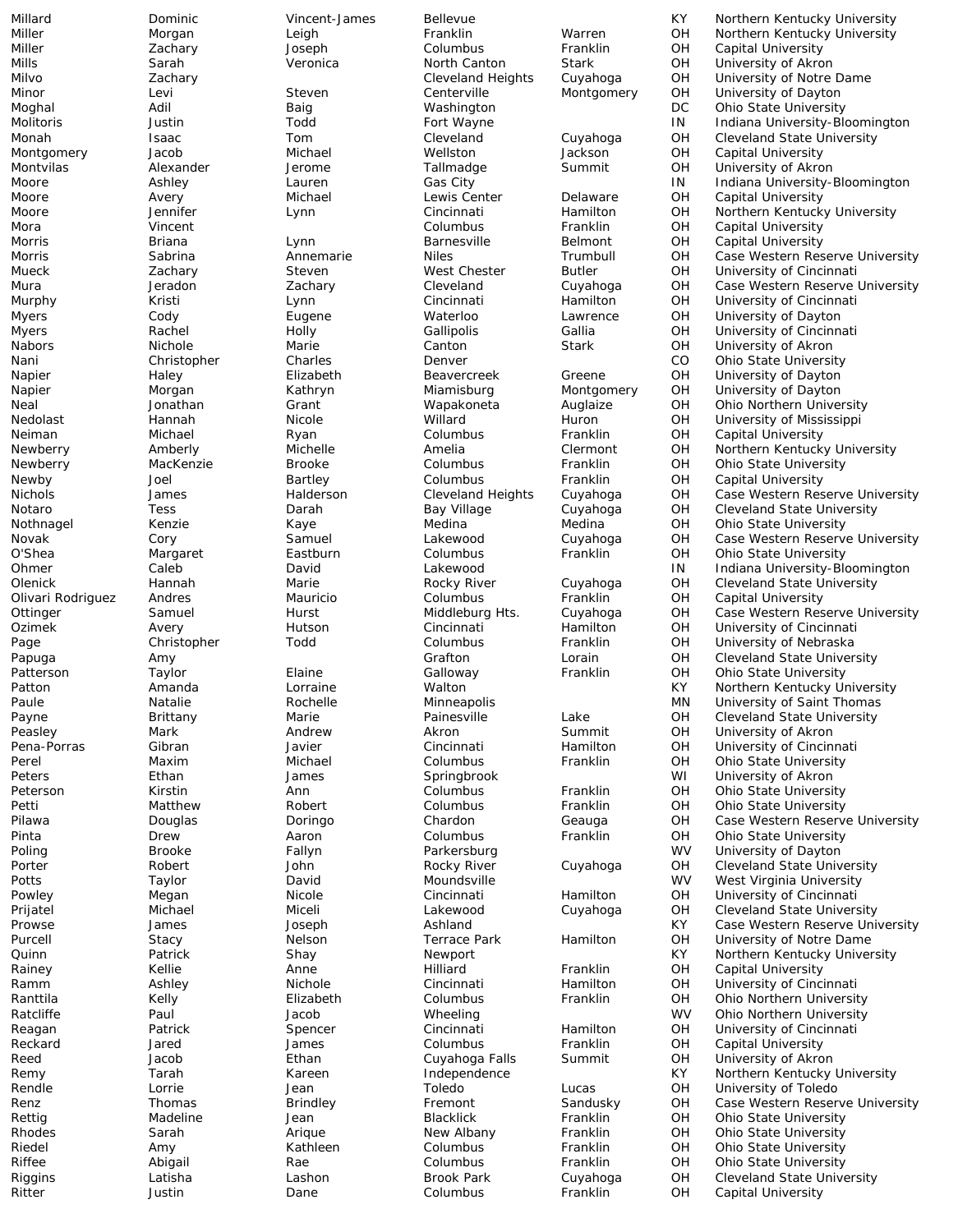Rittley Madison Alise Pennington NJ University of Dayton Ritzman Matthew Elwood Rossford Wood OH University of Toledo Rizzo Jamie Joshua Akron Summit OH University of Akron Robb Samuel Benjamin Midland MI Case Western Reserve University Case Western Reserve University Robinson Annie Elizabeth Verona KY Northern Kentucky University Robinson Barshaunda Nichelle Westerville Delaware OH University of Cincinnati<br>
Robinson Tiffany Lynn Holland Lucas OH University of Toledo Robinson Tiffany Lynn Holland Lucas OH University of Toledo Rodriguez Erica Marie Columbus Franklin OH University of Notre Dame<br>
Rogers
Michael
Bruce
Columbus Franklin
CH
Ohio State University
Columbus Columbus
Columbus
Columbus
Tranklin
CH
Ohio State University
Columbus
Columbus
C Rogers Michael Bruce Upper Arlington Franklin OH Ohio State University Rolon Francisco Javier Jacksonville FL Georgetown University Romanowski Joseph Thomas Lyndhurst Cuyahoga OH University of Akron<br>Root Nicole Elizabeth Pickerington Fairfield OH Capital University OH Capital University<br>OH Ohio Northern Uni Rose Jarod Brannon Thornville Licking OH Ohio Northern University Maineville **Markell Christian Maineville Warren Christian Christian Matthew Matthew Matthew Mainers**<br>Chagrin Falls Cuyahoga OH Case Western Reserve Univers Ross Julia Gote Chagrin Falls Cuyahoga OH Case Western Reserve University Ross Lyndsay Marie Cleveland Cuyahoga OH Pennsylvania State University - Penn State Law Rothey **Aaron David** Columbus Franklin OH Ohio State University Royse Alexis Danielle Springfield Clark OH University of Cincinnati Kara Therese Dayton Montgomery OH University of Dayton Rutz Gretchen M. Hilliard Franklin OH Ohio State University Sabo Joshua Alan Columbus Franklin OH Ohio State University<br>Saferight Carolyn Ashley Cleveland Cuyahoga OH Cleveland State Unive Saferight Carolyn Ashley Cleveland Cuyahoga OH Cleveland State University Sampson Schera Danise Cincinnati Hamilton OH University of Cincinnati Sanders **Ryan** James Warren Trumbull OH University of Akron Sandlin Benjamin George Cincinnati Hamilton OH University of Cincinnati Sangha Jagdeep Singh West Chester Butler OH University of Dayton Andrew **Ross** Cincinnati Clermont OH University of Dayton Saralino Jennifer Marie Chagrin Falls Cuyahoga OH University of Akron Sargeant Kandis MiKelle Columbus Franklin OH Ohio State University Sayers John Mackenzie Cleveland Cuyahoga OH Cleveland State University Schaab Charles Henry Austin Columbus Franklin OH Capital University<br>Schauer Michael William Rocky River Cuyahoga OH John Marshall Lav Schauer Michael William Rocky River Cuyahoga OH John Marshall Law School Schiefer Mandrew Andrew Yoshimi Shaker Heights Cuyahoga OH Case Western Reserve University<br>Schmidlin Langell Anne Katherine Perrysburg Wood OH Illinois Institute of Technology-Illinois Institute of Technology-Chicago Kent College of Law Schramm Gabrielle Nicole Toledo Lucas OH University of Toledo Schroeder Shayla Marae Hubbard Trumbull OH University of Akron Schueller Rebecca Leigh Northfield Summit OH Cleveland State University Schulz Kristen Jeanne West Chester Butler OH University of Cincinnati Schweizer Brittney Ann Canton Stark OH University of Akron Searls Haley Nicole London Madison OH Capital University Seidl Jacob Sterling Dayton Montgomery OH University of Dayton Self Stephen Bender Cincinnati Hamilton OH Washington University Sexton Stephanie Laurel Medina Medina OH Case Western Reserve University Sgro Joseph Michael Loveland Clermont OH Northern Kentucky University Shaffer Zackary Michael Pemberville Wood OH University of Toledo Ohio State University Shane Lucille Anne Akron Summit OH University of Akron Shaughnessy William Charles Solon Cuyahoga OH Ohio State University Sheffield Samuel Alexius Northfield Summit OH Case Western Reserve University Shimsky-Agosto Isaac Edward Cleveland Cuyahoga OH Case Western Reserve University<br>Shisler Daniel Ronald Akron Summit OH University of Akron Shisler **Summit** Daniel **Conald** Akron Summit OH University of Akron Shoemaker Shoemaker **Summit OH** Capital University Conducts Shoemaker Keegan Thomas Westerville Franklin OH Capital University Shoemaker Myrl Myrl Howard Sunbury Delaware OH Washington and Lee University<br>Shonebarger Rachel Shonebarger Ellen Gahanna Franklin OH Ohio State University Shonebarger Rachel **Ellen** Ellen Gahanna Franklin OH Ohio State University Shunkwiler Matthew Robert Hilliard Franklin OH Ohio State University Siller **Erik** Erik Mathew Mentor Lake OH Cleveland State University Simmons Cauley **Cauley** Powell Cleveland Cuyahoga OH Case Western Reserve University Sims Kristina Jo Fairborn Greene OH University of Dayton Singer Tyler David Chagrin Falls Geauga OH Cleveland State University Skerl Cory Thomas Chagrin Falls Geauga OH Ohio State University Slattery Daniel Ryan Stow Summit OH University of Akron Slivka Taylor Brenner Cleveland Cuyahoga OH Cleveland State University Smalley Anita Britney-Sue Liberty Township Butler OH Northern Kentucky University Smith Millison Noel Cleveland Cuyahoga OH Case Western Reserve University Smith Clayton Joseph Wilmette IL Indiana University-Bloomington Smith Dalton James Ada Hardin OH Ohio Northern University Smith Jennifer Ann Columbus Franklin OH Indiana University-Bloomington Smith Kelsey Marie University Heights Cuyahoga OH Case Western Reserve University Smith **Summit** Christen Leigh Akron Summit OH University of Akron<br>Smith Michaela Breslin Courchesne Columbus Franklin OH Ohio State Universi Franklin Michaela OH Ohio State University<br>Tairfield Coll University of Davton Snyder Grant Malcolm Pickerington Fairfield OH University of Dayton Sohl Samantha Marie Cleveland Cuyahoga OH Cleveland State University Soisson Alexandra BessieRose Columbus Franklin OH University of Cincinnati Solarek Stephanie Ann Lambertville MI University of Toledo Song Doori C. Cleveland Cuyahoga OH University of Notre Dame Souder Elaine Kathryn Louisville Stark OH University of Akron Spahr Kaitlyn Marie North Olmsted Cuyahoga OH Case Western Reserve University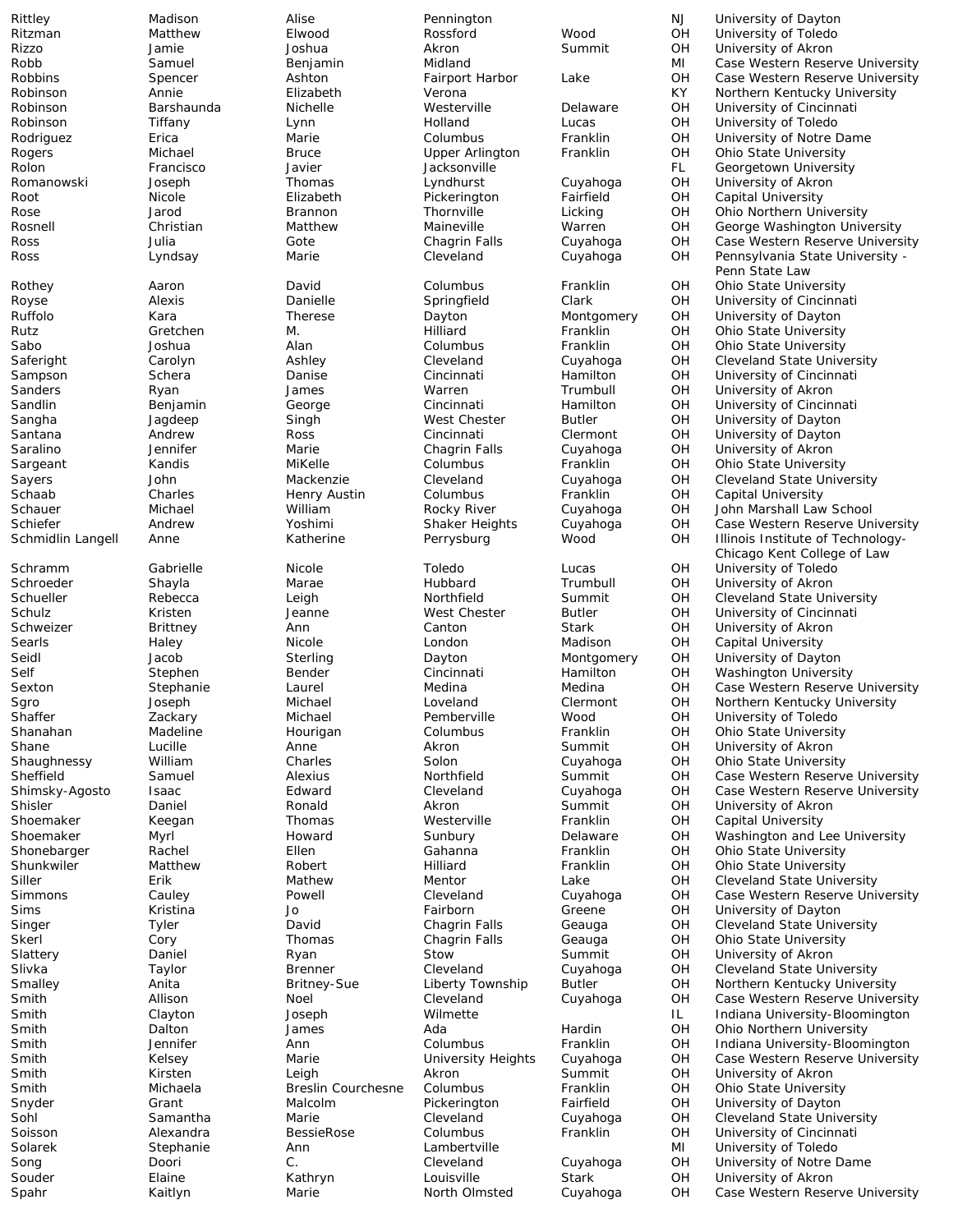Heather

Spall Geoffrey Arthur Columbus Franklin OH Capital University Steinberg Jesse Roberto Bexley Franklin OH Capital University Stewart Matthew Douglas Westerville Franklin OH Capital University Strunk Daniel Frederick Sarasota FL Yale University Sugarman Scott Bryan Bexley Franklin OH Capital University Tabatowski Stephen Paul Columbus Franklin OH Capital University Topetzes Andrew Raetz Dublin Franklin OH Capital University Trainer Bryon Richard Lexington Richland OH Capital University Valentine Sara Marie Columbus Franklin OH Capital University Warren Katherine Elizabeth Columbus Franklin OH Capital University Weithman Jilian Leigh Columbus Franklin OH Capital University Welt Derek Scott Columbus Franklin OH Capital University Whitt Zachary Joseph Columbus Franklin OH Capital University Christina **Michael Christina** Rockbridge Hocking OH Capital University Williams Elizabeth Nicole Columbus Franklin OH Capital University

Srivastava Kishala Columbus Franklin OH Ohio State University Stanley Cam Ryan Sylvania Lucas OH University of Toledo Stanley Seth Allen Toledo Lucas OH University of Toledo University of Akron Stephan Brianna Lynn Toledo Lucas OH University of Toledo Stern Lauren Marie Fort Mitchell KY Vanderbilt University Stevens Matthew William Cleveland Cuyahoga OH Ohio State University Stewart Kassandra Jolene Columbus Franklin OH Ohio State University Stickney Adam Philip Cincinnati Hamilton OH University of Cincinnati Stiles John Paul Akron Summit OH University of Akron Stolly James Thomas Bellefontaine Logan OH Ohio Northern University Strosnider Taylor Steven Cincinnati Hamilton OH Michigan State University<br>Stroup Stroup Cleveland State University<br>Stroup Cleveland State University Stroup Kyle David Warren Trumbull OH Cleveland State University Case Western Reserve University Sukol Talia Esther Pepper Pike Cuyahoga OH Case Western Reserve University Summers Rachelle Denyse Cleveland Heights Cuyahoga OH Cleveland State University Surkala Nicholas John Erie PA University of Akron Sussman **Rachel Cynn** Niles Trumbull OH Florida Coastal School of Law Syroka Benjamin Richard Toledo Lucas OH University of Toledo Szaruga Alexander James Cleveland Cuyahoga OH Ohio State University Tagg Maribeth Joanna Mansfield Richland OH University of Akron Talaganis Kaleigh Elizabeth Cleveland Cuyahoga OH University of Akron Tanji **Emily Emily Emily Bloomington** Bloomington In Indiana University-Bloomington Tassone Mark Alan Covington KY University of Cincinnati Cleveland State University Tenley Taylor Lain Hamilton Butler OH University of Cincinnati Thomas Christopher David Columbus Franklin OH Ohio State University Thompson Mathony Charles Mheeling Wheeling WV Ohio State University<br>
Thompson Bradley Mark Cincinnati Hamilton OH University of Cincinna Thompson Bradley Mark Cincinnati Hamilton OH University of Cincinnati<br>Thompson Caitlin Marie Lakewood Cuyahoga OH Cleveland State Univers Thompson Caitlin Marie Lakewood Cuyahoga OH Cleveland State University Thorn Jake Alexander Rocky River Cuyahoga OH Ohio State University Thorn Christian Micole Monique Morth Canton Stark OH University of Akron<br>Tillis Canton Canton Stark OH University of Akron The Marie Canton Canton Stark OH University of Akron<br>Tillis Kaetz - Dublin Canton Capital University Cantal University Triozzi Franklin Thomas Cleveland Cuyahoga OH Cleveland State University Turner Jessica Katherine Dayton Montgomery OH Case Western Reserve University Urchek Sarah Marie Andover Ashtabula OH Michigan State University OH University of Cincinnati<br>OH Capital University Van Benschoten Matthew Harber Cleveland Cuyahoga OH Arizona State University Vatamanu Ingrid Maria Lakewood Cuyahoga OH Case Western Reserve University<br>Vetter Bret Weslev Cincinnati Hamilton OH University of Cincinnati University of Cincinnati Vidal Ricardo Andres Chesterland Geauga OH Case Western Reserve University Vincent Adam David Columbus Franklin OH Ohio State University Wainwright Nicholas Patrick Toledo Lucas OH University of Arkansas at Little Rock Wallingford Taryn Jae Hemingsburg KY Northern Kentucky University<br>Ward Megan Elizabeth Petersburg Kurtan MI University of Toledo Megan **Elizabeth** Petersburg MI University of Toledo Case Western Reserve University Watson Tyler Chenae Toledo Lucas OH Ohio Northern University Miles Galloway Franklin OH Ohio State University Weaver Dustin Jacob Columbus Franklin OH University of Dayton Weber **Ethan** William Cleveland Cuyahoga OH Ohio State University Webster Whitney Lea Highland Heights KY Northern Kentucky University Wei **Xiao** Xiao Cleveland Heights Cuyahoga OH Case Western Reserve University Weiner Lauren Lee Cincinnati Hamilton OH University of Kentucky Cleveland State University Welch Sarah Elizabeth Columbus Franklin OH University of Chicago Welker Monica Lynn Cincinnati Hamilton OH University of Cincinnati Wen Xin Parma Cuyahoga OH University of Michigan Westfall Amanda Noel Broadview Heights Cuyahoga OH University of Toledo Westfall Jacob David Broadview Hts. Cuyahoga OH University of Toledo DePaul University Wilhelm Michael Vincent Bay Village Cuyahoga OH Ohio State University Williams Mand Abigail Crace Cleveland Cuyahoga OH Cleveland State University Williams Marianna Elizabeth Celina Mercer OH Ohio Northern University James **Maxwell** Cincinnati Hamilton OH Ohio State University